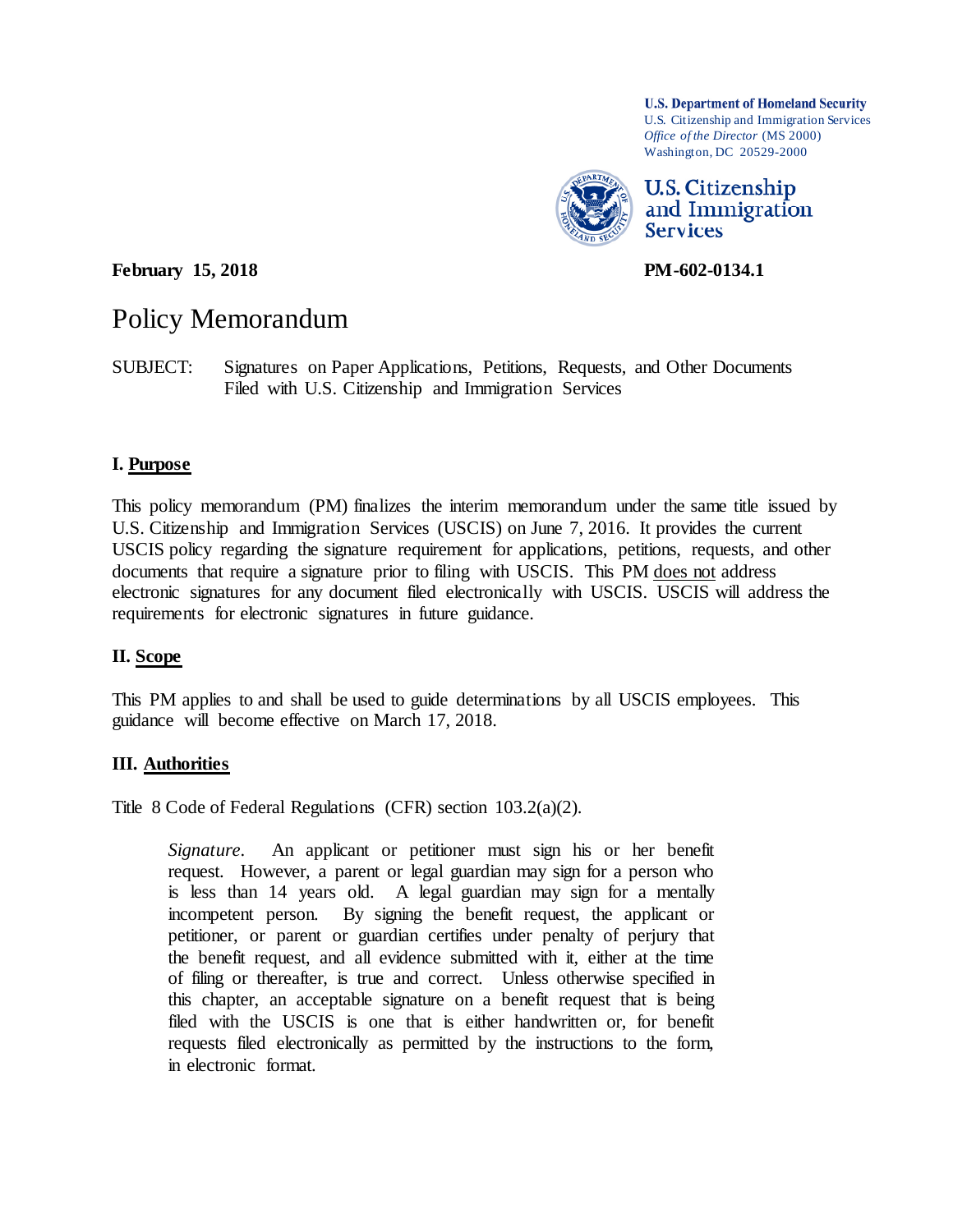# **IV. Background**

On June 7, 2016, USCIS issued an interim PM titled "Signatures on Paper Applications, Petitions, Requests, and Other Documents Filed with U.S. Citizenship and Immigration Services." The interim memorandum went into effect on June 21, 2016. The memorandum clarified USCIS policy regarding the signature requirement contained in  $8 \text{ CFR } \frac{8}{3}$  103.2(a)(2). This PM finalizes that interim memorandum and states current USCIS policy.

The 2016 interim PM addressed general questions relating to the signature requirement contained in 8 CFR  $\S$  103.2(a)(2). One issue addressed by the interim PM involved allowing the signing of documents pursuant to a Power of Attorney (POA) under general agency principles.<sup>[1](#page-1-0)</sup> This final PM removes those provisions. The practice of accepting POA signatures resulted in inconsistent treatment among USCIS officers and offices of petitions that were accompanied by a POA. In addition, the Department of Justice has indicated to USCIS that POAs create an additional evidentiary burden, making it more difficult to litigate or prosecute immigration fraud when the filing is signed and filed by a POA. Upon the effective date of this PM, USCIS will no longer accept documents signed under general agency principles pursuant to a POA. As provided in section V.D of this PM, if a POA is determined to be acceptable for a certain form, its form instructions will be revised to provide the requirements for a POA. As described below, the policy on POAs for individuals and the remaining signature policies for entities remain unchanged.

# **V. Policy**

The content of the June 7, 2016 interim PM is replaced by the policy contained herein. This PM will govern signature policies for general benefits requests unless different signature requirements appear in the specific form instructions.

#### A. Signature Requirements

USCIS requires a valid signature on an application, petition, request, and certain other documents filed with USCIS ("request"). Except as specifically authorized in the regulations, this PM, or in the respective form instructions, an applicant, petitioner, or requester ("requester") must personally sign his or her own request before filing it with  $USCIS$ <sup>[2](#page-1-1)</sup>

<span id="page-1-0"></span><sup>&</sup>lt;sup>1</sup> Under general legal principles, an individual or entity may authorize another to act on his or her behalf, and that person becomes an "Agent." The use of this term in this context does not refer to a governmental "agency" such as USCIS.

<span id="page-1-1"></span> $2$  This PM uses the term "request" to refer to any written request for an immigration benefit, service, or request for action, whether the request is submitted on an OMB-approved form or is an informal written request submitted to USCIS. The term also includes any form supplements and any other materials that require the signature of the requester. The only exception to this requirement is for naturalization applications where a "designated representative," as defined in the Policy Manual, may sign an application on behalf of an applicant who otherwise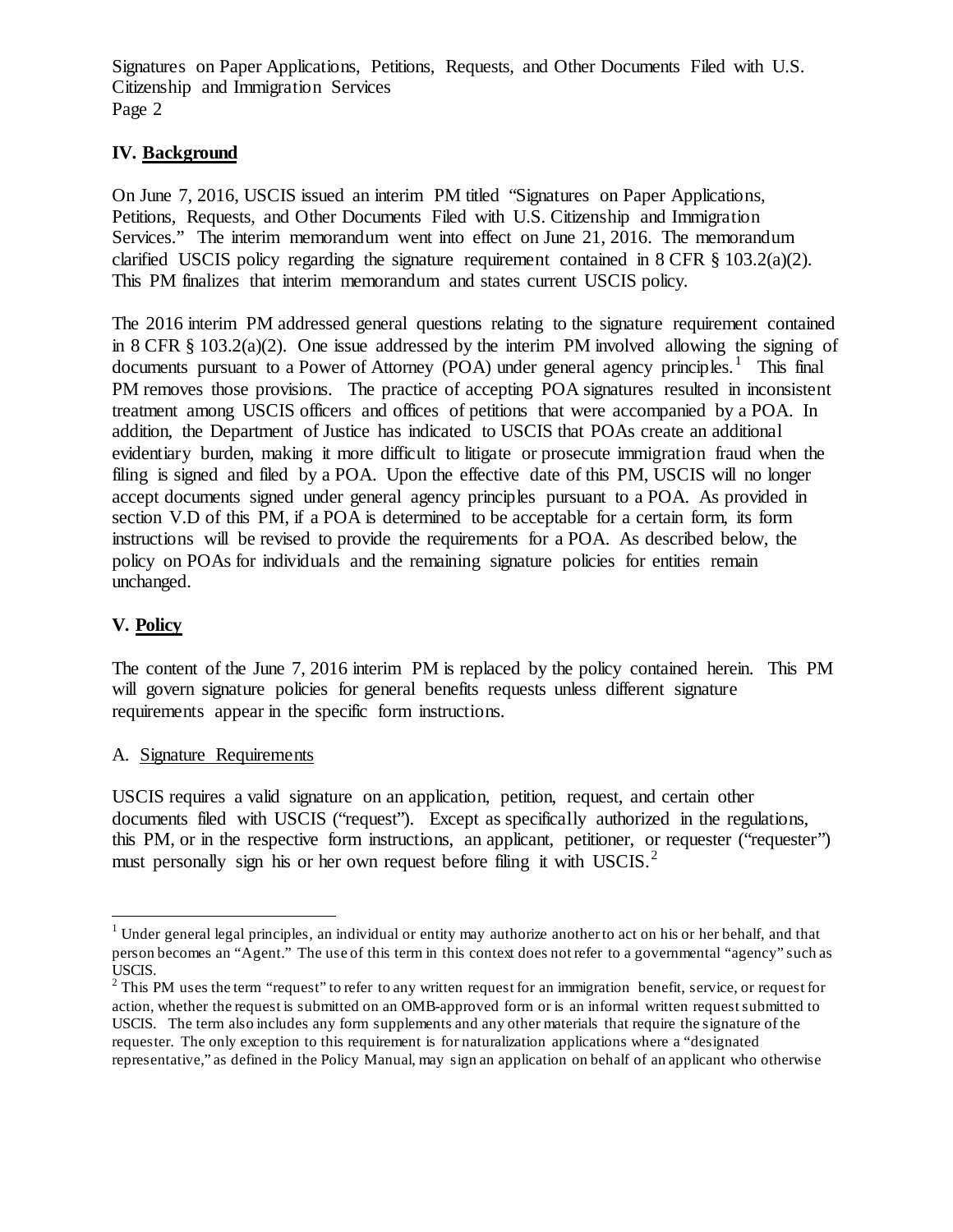A valid signature consists of any handwritten mark or sign made by an individual to signify that he or she:

- Knows of the content of the request and any supporting documents;
- Has reviewed and approves of any information contained in such request and any supporting documents; and
- Certifies under penalty of perjury that the request and any other supporting documents are true and correct.

A valid signature does not need to be legible or in English and may be abbreviated as long as this is consistent with how the individual normally signs his or her name. A valid signature does not have to be in cursive handwriting. An individual who cannot write in any language may place an "X" or similar mark instead of a signature. A signature is valid even if the original signature is later photocopied, scanned, faxed, or similarly reproduced. Regardless of how it is transmitted to USCIS, the copy must be of an original document containing a handwritten, ink signature, unless regulations or the form instructions state otherwise.<sup>[3](#page-2-0)</sup> USCIS will not accept signatures created by a typewriter, word processor, stamp, auto-pen, or similar device.

If USCIS determines that the requisite signature on the request is not valid, USCIS will consider the request to be unsigned. USCIS will reject the request and return it. *See* 8 CFR § 103.2(a)(7). If USCIS accepts a request for adjudication and later determines that it has a deficient signature, USCIS will deny the request.

If USCIS needs additional information to confirm that the individual is authorized to act on behalf of an individual, corporation, or other legal entity, USCIS may issue either a Request for Evidence or a Notice of Intent to Deny to confirm that such authority existed at the time the document was submitted.

If a request or other document is not properly signed at the time of submission, USCIS will not provide an opportunity to correct (sometimes referred to as "to cure" the signature), and will proceed as outlined above.

## B. Who Must Sign a Request or Document Submitted to USCIS?

 $\overline{a}$ 

## *1. Individuals Requesting an Immigration Benefit or Other USCIS Action*

Any individual filing a request or any other document with USCIS must personally sign the request or document. The term "individual" excludes corporations or other legal entities as well

qualifies for an oath waiver under INA 337(a) because of a physical or developmental disability or mental impairment.

<span id="page-2-0"></span> $3$  The regulations do not require that a requester submit an "original" or "wet ink" signature on a petition, application, or other request to USCIS. *See* 8 CFR § 103.2(b)(4).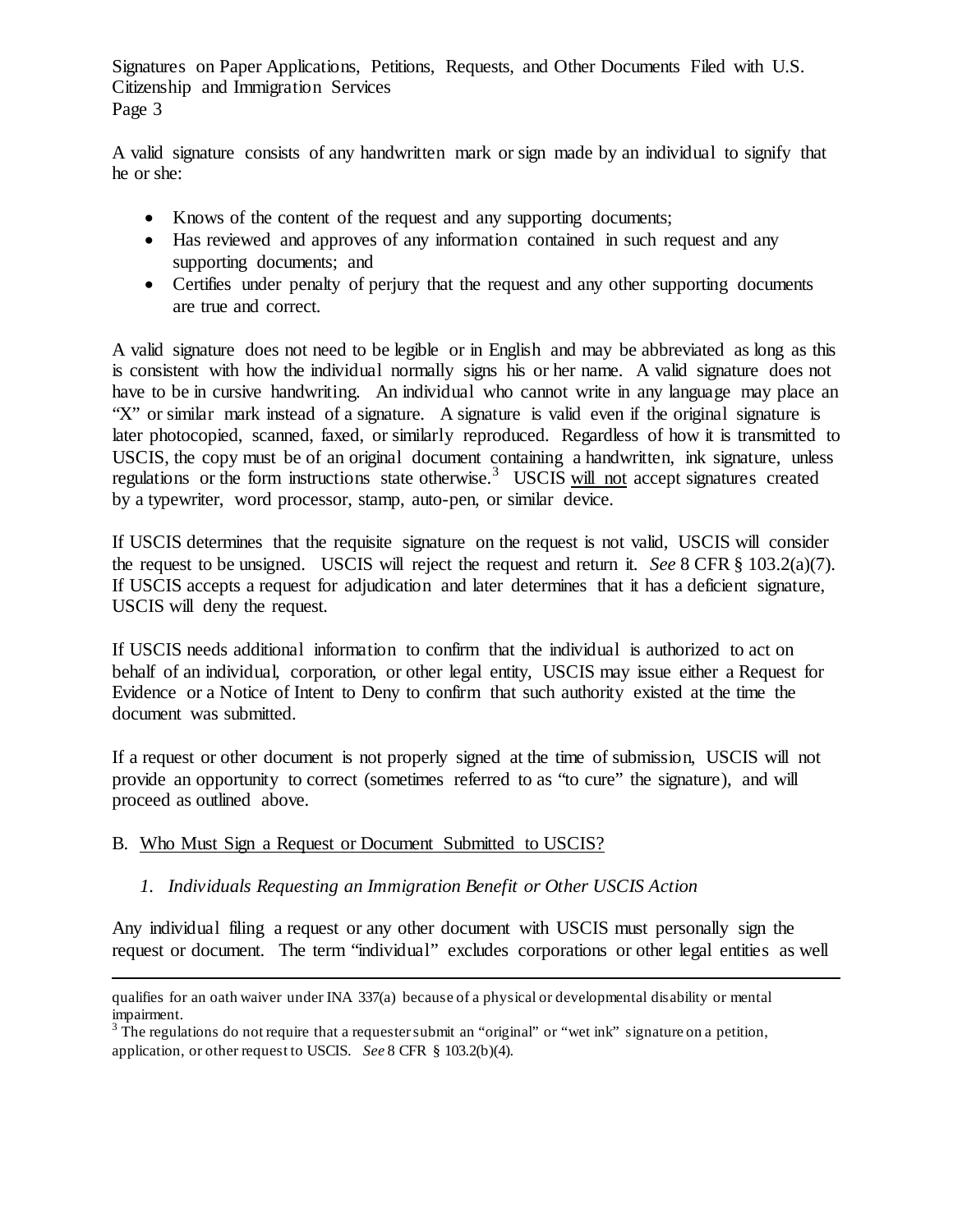as attorneys, accredited representatives, agents,  $4$  preparers, and interpreters. No other person may sign a request or document on behalf of an individual filing a request with USCIS except when that individual is under 14 years of age or is mentally incompetent.

A parent or legal guardian may sign a request for a child who is less than 14 years old. A legal guardian may sign a request for a mentally incompetent person. For signatures on USCIS forms, a legal guardian means a person who a proper court or public authority has designated as the applicant's legal guardian or surrogate and who is authorized to exercise legal authority over the applicant's affairs. If the appropriate court or public authority has given an individual this authority, USCIS considers this individual to be a "legal guardian" who may sign for the child or mentally incompetent person. This is the case even if the law of the jurisdiction refers to the individual as "conservator," "committee," "tutor," or other title designating an appointed surrogate. The term "legal guardian" does not include individuals who were not appointed by the proper court or public authority, even if they have a legitimate interest in the legal affairs of the child or incapacitated adult, are acting *in loco parentis*, or are a family member. USCIS requires documentation that establishes the legal guardian's authority to sign a request on behalf of the child or mentally incompetent person. Acceptable documents include, but are not limited to, official letters of guardianship or other orders issued by a government agency or court authorized to make such appointments under the law governing the place where the child or incapacitated adult resides.

Formal court appointment is not necessary if an individual signs on behalf of an incapacitated adult under the authority of a POA or similar legally binding document. In the case of an incapacitated adult, the POA must be durable, meaning that the POA states that it remains in effect if the person becomes incapacitated and unable to handle matters on their own. The immigration benefit request must include a copy of the durable POA, and evidence (such as a physician's statement) indicating that the durable POA is in effect as a result of the incapacitated adult's disability.

However, if the individual signing the request is also acting as the requester's attorney or authorized representative when dealing with the Department of Homeland Security (DHS), the individual must submit a Form G-28, Notice of Entry of Appearance as Attorney or Accredited Representative, and meet the requirements of 8 CFR part 292.

USCIS will accept a POA only if it complies with the state laws governing the jurisdiction in which it was executed. It is the requester's burden to demonstrate that these state requirements have been satisfied.

<span id="page-3-0"></span><sup>&</sup>lt;sup>4</sup> This section does not address agents who are filing as a petitioner on behalf of a corporation or other legal entity seeking an H, O, or P nonimmigrant worker, as provided in 8 CFR § 214.2(h)(2)(i)(F), (h)(5)(i)(A), (h)(6)(iii)(B), (o)(2)(i), (o)(2)(iv)(E), (p)(2)(i), (p)(2)(iv)(E). Please refer to the particular nonimmigrant category's regulations or the Form I-129, Petition for a Nonimmigrant Worker, instructions for the requirements governing the scope of an agent's authority in those contexts.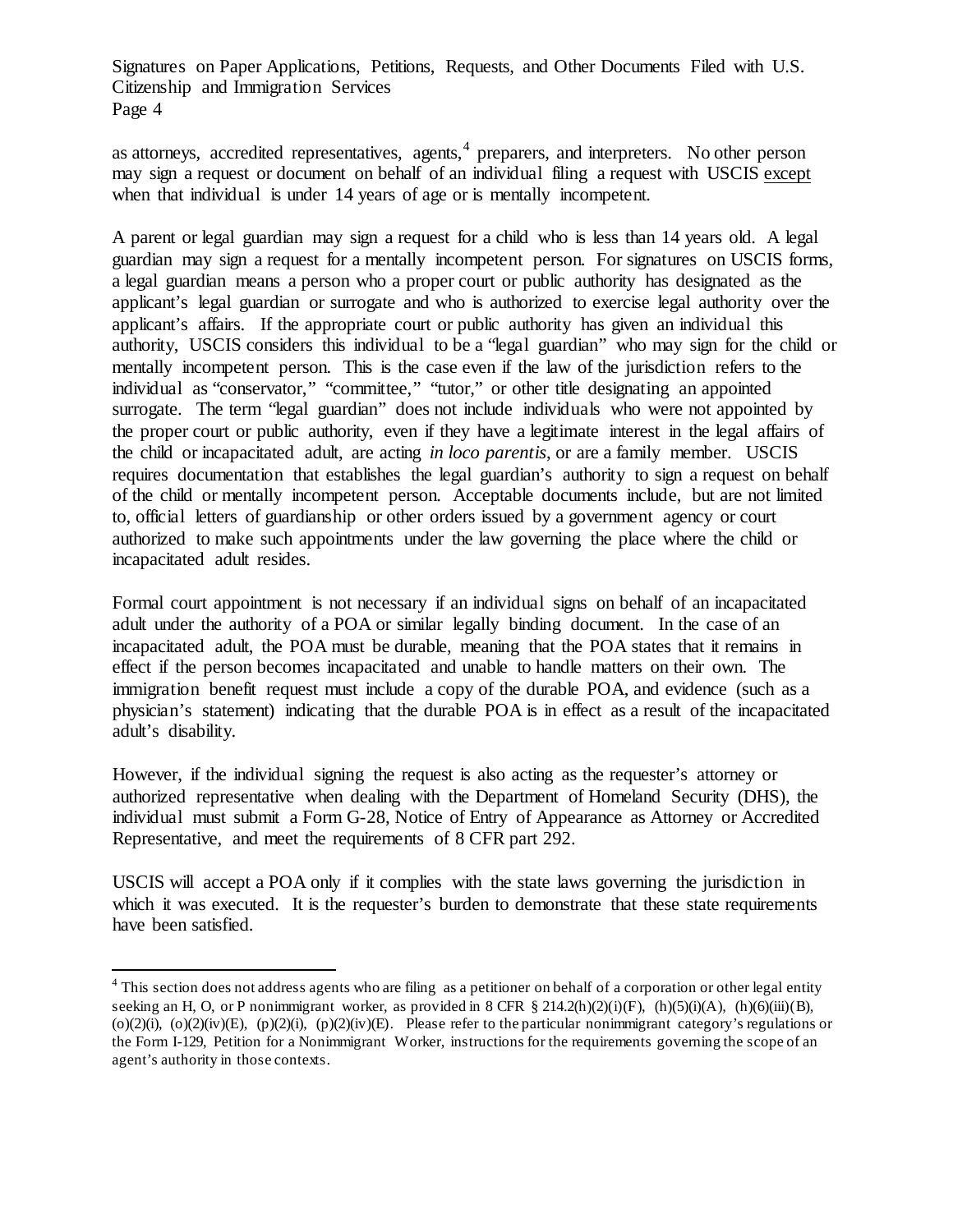#### *2. Individuals Employed Within a Corporation or Other Legal Entity Who Are Permitted to Sign a Request or Submit a Document to USCIS*

Under the Immigration and Nationality Act (INA), corporations and other legal entities, such as a professional corporation (abbreviated as PC or P.C.), limited liability company (LLC), or limited liability partnership (LLP), are permitted to file certain requests with USCIS. Such a filing may include a request to classify a foreign national as an immigrant or nonimmigrant under a specific employment-based category or may serve another purpose. In certain circumstances, legal entities are permitted to file a request with USCIS to extend a petition's validity period and the authorized period of stay for a current nonimmigrant worker.

Only certain individuals have the authority to sign a request or other document that will be filed with USCIS on behalf of a corporation or other legal entity.<sup>[5](#page-4-0)</sup> Authorized individuals may include:

- (1) An executive officer of a corporation or P.C. with authority to act on behalf of the corporate entity and legally bind and commit the corporate entity in all matters (such as the chief executive officer, president, vice president);
- (2) A managing member or managing partner of an LLC or LLP;
- (3) A duly authorized partner of a partnership;
- (4) An attorney employed in an employer-employee relationship by the corporation or other legal entity as its legal representative or as a legal representative by the corporation or other legal entity's legal department in an employer-employee relationship (such as inhouse counsel or other attorney employees);
- (5) A person employed in an employer-employee relationship as a human resources professional within the entity's human resources, human capital, employee relations, personnel, or similar department who is authorized to sign legal documents on behalf of the corporation or other legal entity;
- (6) An executor or administrator of an estate;
- (7) A trustee of a trust or a properly appointed conservator; or
- (8) Any other person employed in an employer-employee relationship by the corporation or other legal entity who has the authority to legally bind and commit the corporation or other legal entity to the terms and conditions attached to the specific request and attestations made in the request.<sup>[6](#page-4-1)</sup> It does not matter what this person's title is or the name of this person's department with the corporation or other legal entity.

<span id="page-4-0"></span> $5$  An owner of a sole proprietorship must sign any request as an individual. This section of the PM does not apply to sole proprietors.

<span id="page-4-1"></span> $6$  This section does not address agents who are permitted to act as a petitioner for a corporation or other legal entity seeking an H, O, or P nonimmigrant worker, as provided in 8 CFR § 214.2(h)(2)(i)(F), (h)(5)(i)(A), (h)(6)(iii)(B), (o)(2)(i), (o)(2)(iv)(E), (p)(2)(i), (p)(2)(iv)(E). Please refer to the particular nonimmigrant category's regulations or the Form I-129, Petition for a Nonimmigrant Worker, instructions for the requirements governing the scope of an agent's authority in those contexts.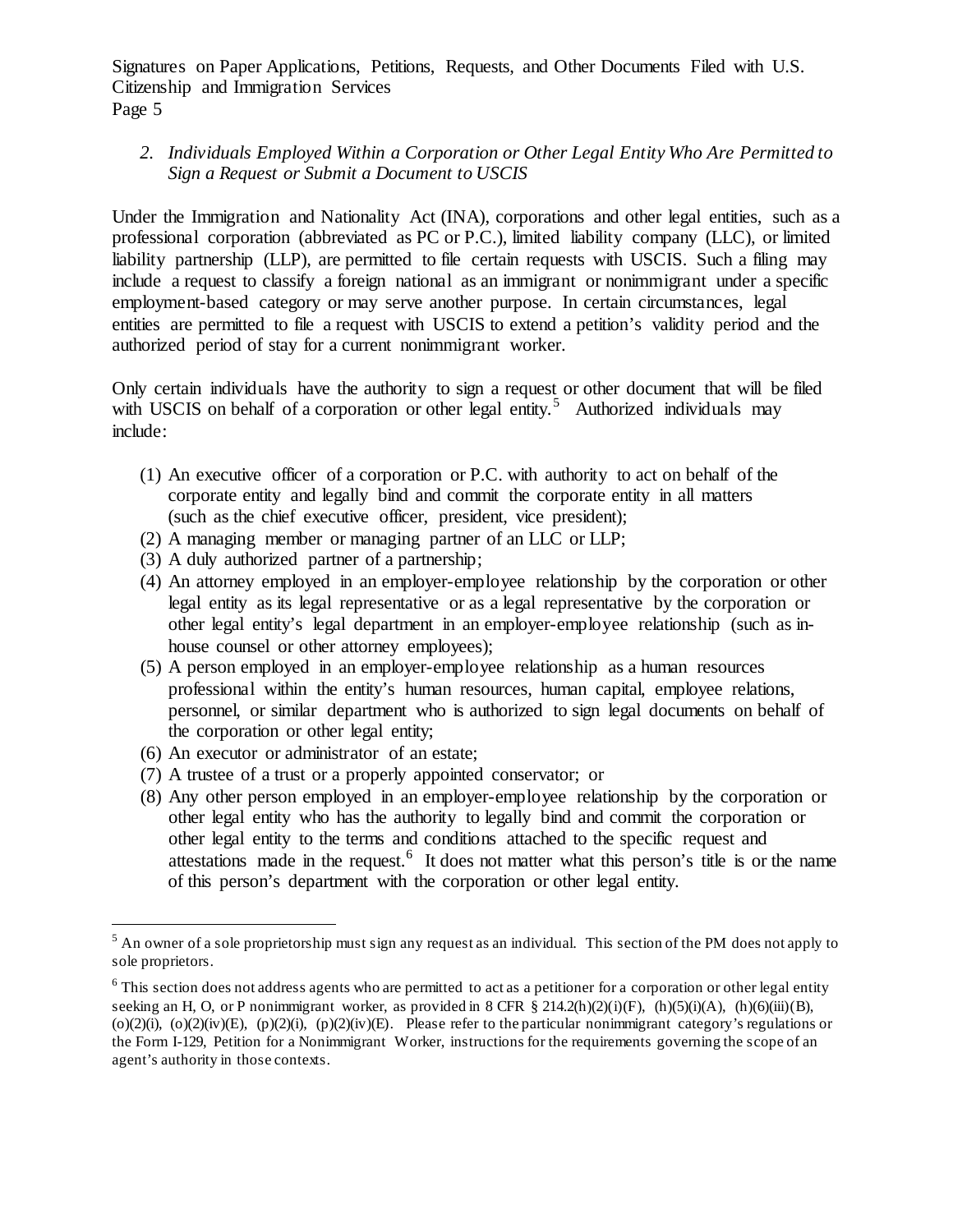In all cases, the form must contain a statement by the individual signing the request, affirming that he or she has the legal authority to file the request on the petitioning employer's behalf that the employer is aware of all of the facts stated in the request, and that such factual statements are complete, true, and correct. If such an affirmation is in the form itself, a signature by the person filing the form may be sufficient to meet this requirement. In cases where the affirmation specified above is not contained in the form or document, USCIS will require a separate statement from the person signing the form or document affirming that he or she has the authority to legally bind the corporation or other legal entity.

In all cases, when USCIS has reason to doubt the veracity of the person's authority to sign or act on behalf of the corporation or other legal entity, it may request evidence that demonstrates the person has the requisite legal authority to sign the request. Such requested evidence may include but is not limited to bylaws, articles of organization, a letter reflecting delegation of such authority from a corporate officer or board member, board of director's minutes reflecting the grant or the board's approval of such authority being exercised by the person in question, or a similar document that indicates the employee may legally bind the corporation or other legal entity with his or her signature.

## *3. Effect of a Signature*

An individual who signs a request or any document submitted to USCIS affirms that the individual has authority to sign the document, has knowledge of the facts being represented in the document, and attests to the veracity of the facts and claims made in the document. Any individual who signs a request or any document, including those on behalf of a child or mentally incompetent person as discussed above, or on behalf of a corporation or other legal entity, will be held accountable for any fraud and/or material misrepresentation.

## C. Purpose of the Form G-28

When an attorney or accredited representative submits a signed Form G-28 to USCIS, he or she is certifying that the individual, corporation, or other legal entity named in the Form G-28 has authorized the attorney/accredited representative to act on the individual's or other legal entity's behalf when filing requests or other documents with USCIS. However, a Form G-28 by itself does not authorize a representative to sign a request or other document on the individual's, corporation's, or legal entity's behalf. Further, an attorney or accredited representative may not use a POA to sign a Form G-28 on behalf of an individual, corporation, or other legal entity to authorize his or her own appearance.

## D. Form Revisions

USCIS may specify on each form or in the form's instructions what the signature requirements are and what evidence must be submitted to establish that someone signing a document instead of the requester has the authority to act on a requester's behalf. USCIS will publish revised